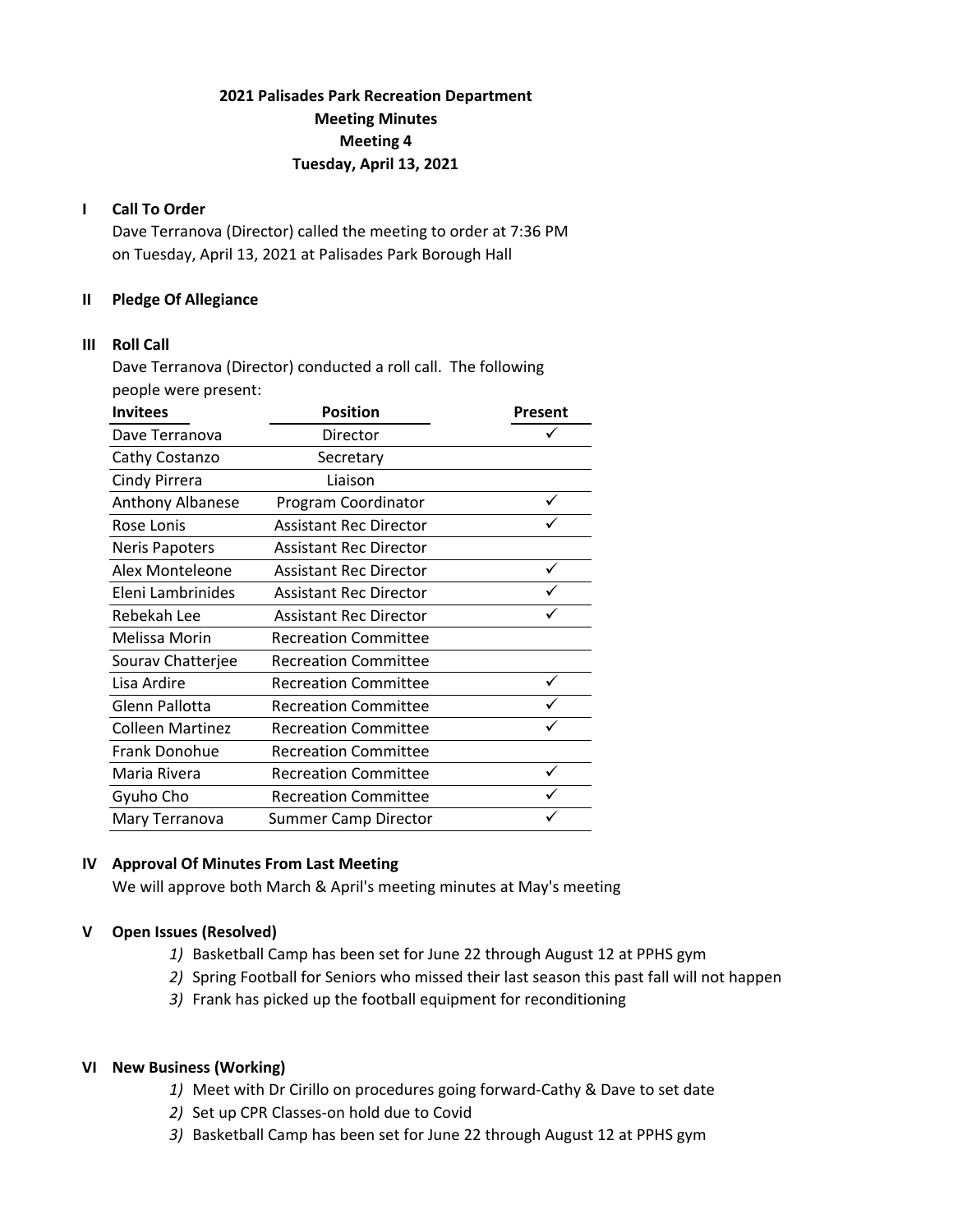## **VI New Business (Working)‐Continued**

- *4)* Verify Fingerprint & Background Check & Rutgers Certification List‐I will update for the May meeting
- *5)* Anthony Cappola has confirmed that we will set up Tennis training sessions ‐ I need to schedule the County Tennis Courts with AD Spafford
- *6)* Within the next 3 weeks, Dr Cirillo will order a part for their Roto‐tiller machine & the janitors & Recreation volunteers will help to ready the field with the machine to receive new clay‐once I have firm dated I will inform the Board
- *7)* Send out email flyer with all programs‐on hold due to Covid
- *8)* Per Dave's discussion with AD Spafford‐emails will be sent to all HS coaches to ask what Recreation can do to supporting their programs
- *9)* Junior Police Academy tentatively set for June‐July‐6th & 7th Grade Students‐1 to 2 weeks
- *10)* Potential new programs/events‐Volleyball, Cross Country, Tennis, Golf, Bowling, Ping‐Pong, Food Truck (September), Movie Theater Rental
- *11)* Additional potential new programs/events‐Arts & Crafts, Yoga, Bingo, Indoor Skydiving American Dream Trip, Bowling (Adults), Comedy Night (Adults), Field Day, Zumba, Senior Prom & Disco Night for Elderly
- *12)* We have decided to have our own outdoor soccer program this fall‐we need to determine what equipment needs to be ordered as well as securing referees Senior Prom & Disco Night for Elderly
- *13)* Per the Mayor, the Memorial Day Parade will happen this year ‐ We need to order flags, wreaths & other supplies for the event ‐ letters have been mailed to potential marchers ‐ we need to get a Grand Marshall
- *14)* The Mayor has allowed us to set up a website ‐ Maria & I have met with a potential webmaster & I need to forward him information to set it up
- *15)* Maria has set up our Instagram page, & will be setting up a new Facebook account
- *16)* We have contacted a few people to set up the following training/instructional classes & camps: Cooking, Yoga, Softball
- *17)* I am going to contact Ken Bruno to potentially hold the Summer Concerts at Columbus Park on the basketball court‐we need to figure out how to run electrical

# **VII Agenda**

- *1)* Committee Reports
	- *a)* Soccer‐Sonny Chatterjee
	- *b)* Easter‐Anthony Albanese
	- *c)* Basketball‐Melissa Morin
	- *d)* Memorial Day Parade‐Rose Lonis We will hand out ice cream
	- *e)* Summer Camp‐Mary Terranova Set up registration-check on availability of pool-request Lindbergh
	- *f)* Summer Concert Series‐Eleni Lambrinides
	- *g)* Football‐Alex Monteleone Potentially have drills over the summer‐Ask PPHS Coach Kroncke about football camp
	- *h)* Cheer‐Cathy Costanzo Look to hire a Cheeleading coach
	- *i)* Halloween‐Maria Rivera